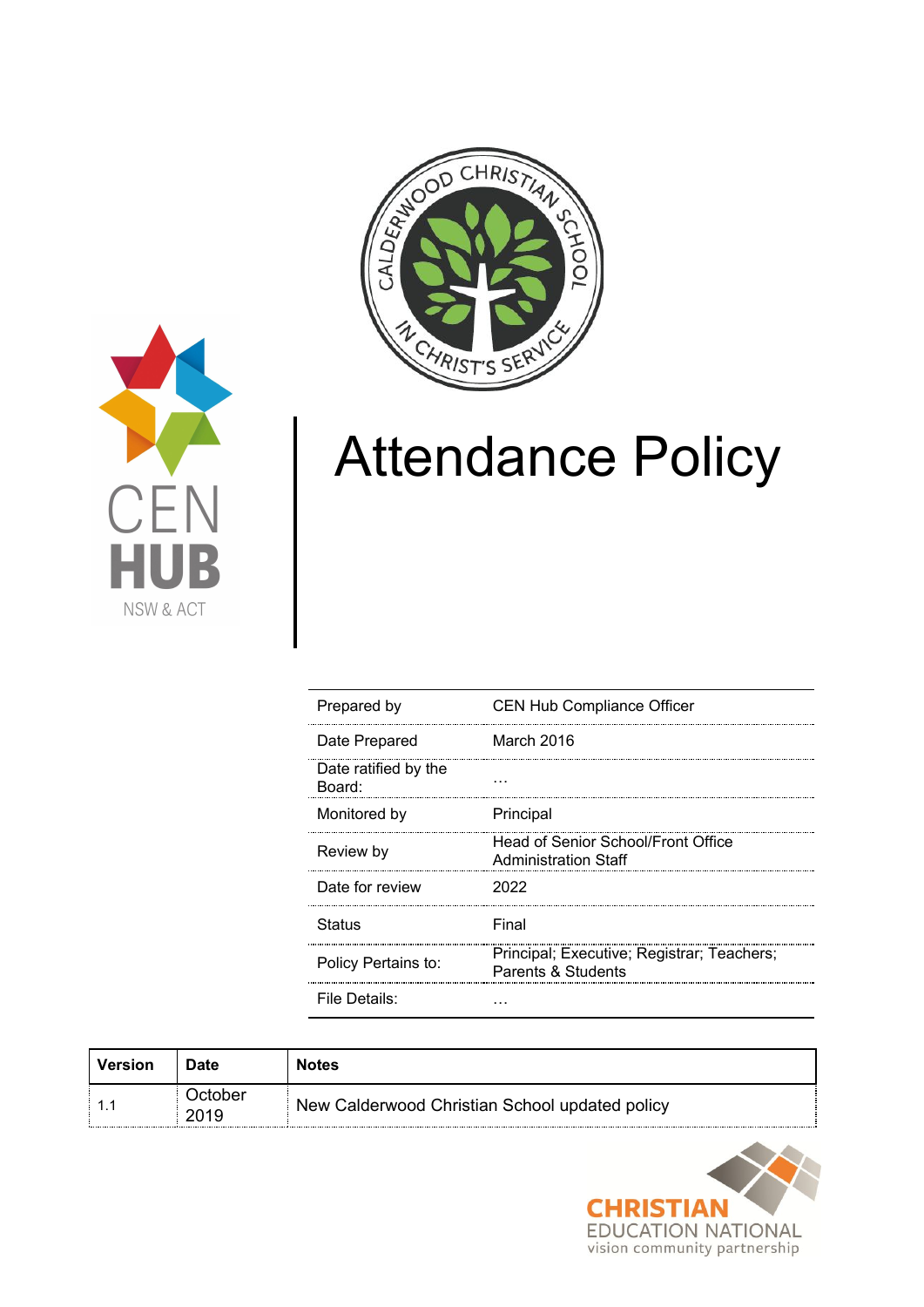| <b>Authorised By</b> | <b>Date</b> |
|----------------------|-------------|
|                      |             |

# **Version History**

| <b>Version</b> | <b>Date</b>            | <b>Notes</b>                                               |
|----------------|------------------------|------------------------------------------------------------|
|                | <b>Dctober</b><br>2019 | New Calderwood Christian School Policy from CEN Hub Policy |
|                |                        |                                                            |
|                |                        |                                                            |

Calderwood Christian School Mission: In Christ's service to partner with parents in providing a quality Christian Education founded on the Word of God.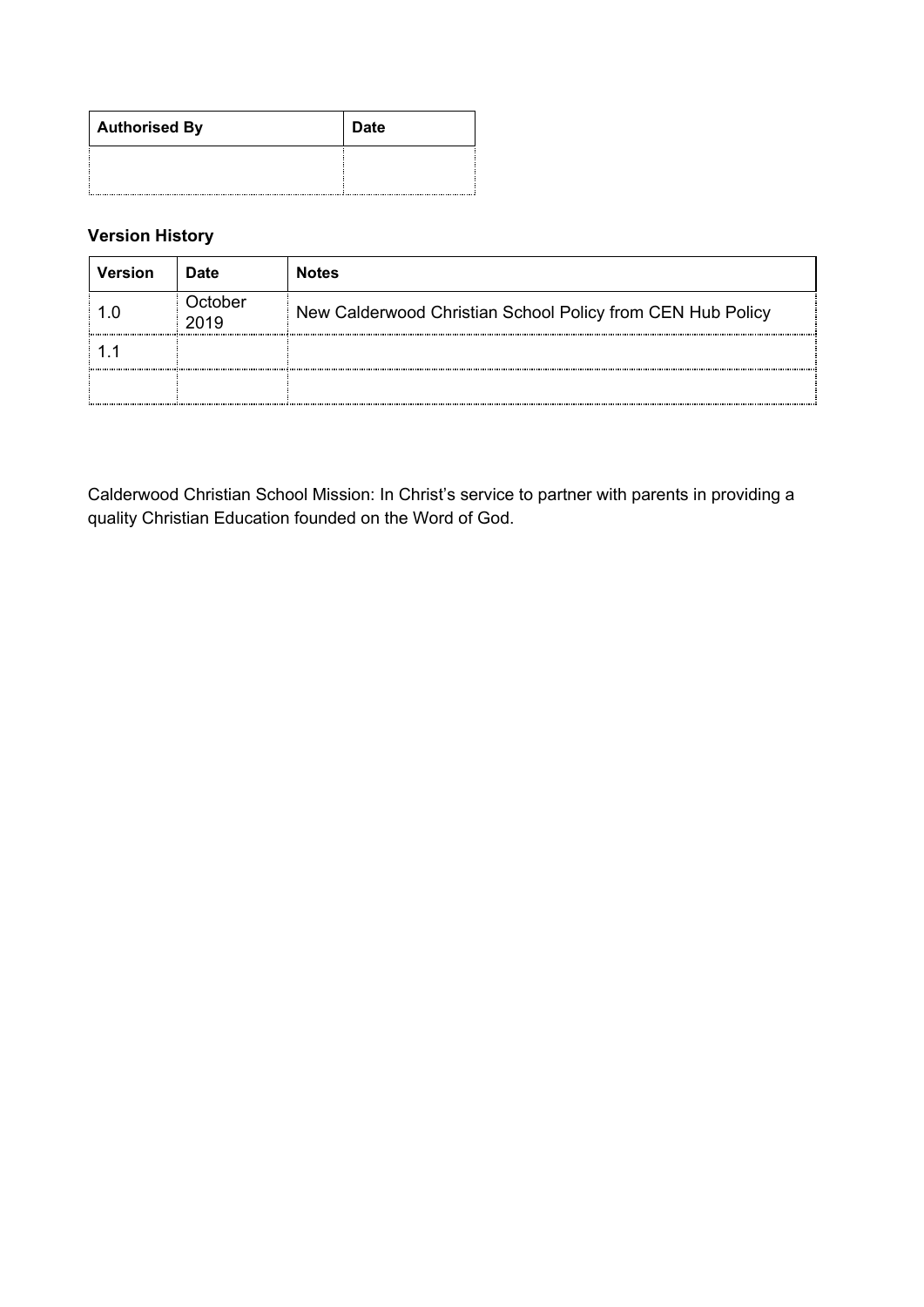# **Table of Contents**

| 1              |                                                                                                                     | <b>INTRODUCTION</b>                                                                                                                                                                                                                                                                                                                                                                                   |                                                                            |    |                | $\overline{4}$ |
|----------------|---------------------------------------------------------------------------------------------------------------------|-------------------------------------------------------------------------------------------------------------------------------------------------------------------------------------------------------------------------------------------------------------------------------------------------------------------------------------------------------------------------------------------------------|----------------------------------------------------------------------------|----|----------------|----------------|
| $\overline{2}$ |                                                                                                                     | <b>CHRISTIAN RATIONALE</b>                                                                                                                                                                                                                                                                                                                                                                            |                                                                            |    |                | $\overline{4}$ |
| 3              |                                                                                                                     | PURPOSE OF THIS DOCUMENT                                                                                                                                                                                                                                                                                                                                                                              |                                                                            |    |                | $\overline{4}$ |
| 4              | <b>TABLE OF RESPONSIBILITIES</b>                                                                                    |                                                                                                                                                                                                                                                                                                                                                                                                       |                                                                            |    | 5              |                |
| 5              |                                                                                                                     | <b>DEFINITIONS</b>                                                                                                                                                                                                                                                                                                                                                                                    |                                                                            |    |                | 6              |
| 6              | <b>POLICY</b>                                                                                                       |                                                                                                                                                                                                                                                                                                                                                                                                       |                                                                            |    |                | $\overline{7}$ |
| 7              | <b>PROCEDURES</b>                                                                                                   |                                                                                                                                                                                                                                                                                                                                                                                                       |                                                                            |    | $\overline{7}$ |                |
|                | 7.1<br>7.2<br>7.3<br>7.4<br>7.5<br>7.6<br>7.7<br>7.8<br>7.9<br>7.10<br>7.11<br>7.12<br>7.13<br>7.14<br>7.15<br>7.16 | <b>Register of Enrolment</b><br>Attendance<br><b>Class Rolls</b><br><b>Notes From Parents</b><br>Late Arrivals<br>Early Leave<br>Absences<br>Assessments - Stages 5 and 6<br><b>Unsatisfactory Attendance</b><br>Return to School Plan<br><b>Exemptions from Attendance</b><br><b>Application for Leave</b><br>Reporting Student Attendance (DET)<br>Reporting to the Board<br>Maintenance of Records | 7<br>8<br>8<br>9<br>9<br>9<br>10<br>11<br>11<br>12<br>12<br>13<br>13<br>14 | 13 |                |                |
|                |                                                                                                                     | Chart: Follow Up of Student Absence (following page) 15                                                                                                                                                                                                                                                                                                                                               |                                                                            |    |                |                |
|                |                                                                                                                     |                                                                                                                                                                                                                                                                                                                                                                                                       |                                                                            |    |                |                |

[8](#page-15-0) EVIDENCE OF [COMPLIANCE](#page-15-0) 2008 [16](#page-15-0)

#### **Important related documents:**

Child Protection Policy Enrolment Policy Welfare Policy Discipline Policy

Student Code of Conduct Secondary Assessment Policy

#### **Relevant legislation:**

Education Act 1990 Australian Education Act 2013 (Section 77(2)(f)) Australian Education Regulation 2013 (paragraphs 56(c) + (d))

# **References:**

DET Exemption From School procedures: Learning & Engagement Directorate 2015 NESA, Registered and Accredited Non-Government Schools(RANGS) Manual, December 2017 (latest version on NESA website) DET School Attendance Legal Action Guidelines ACARA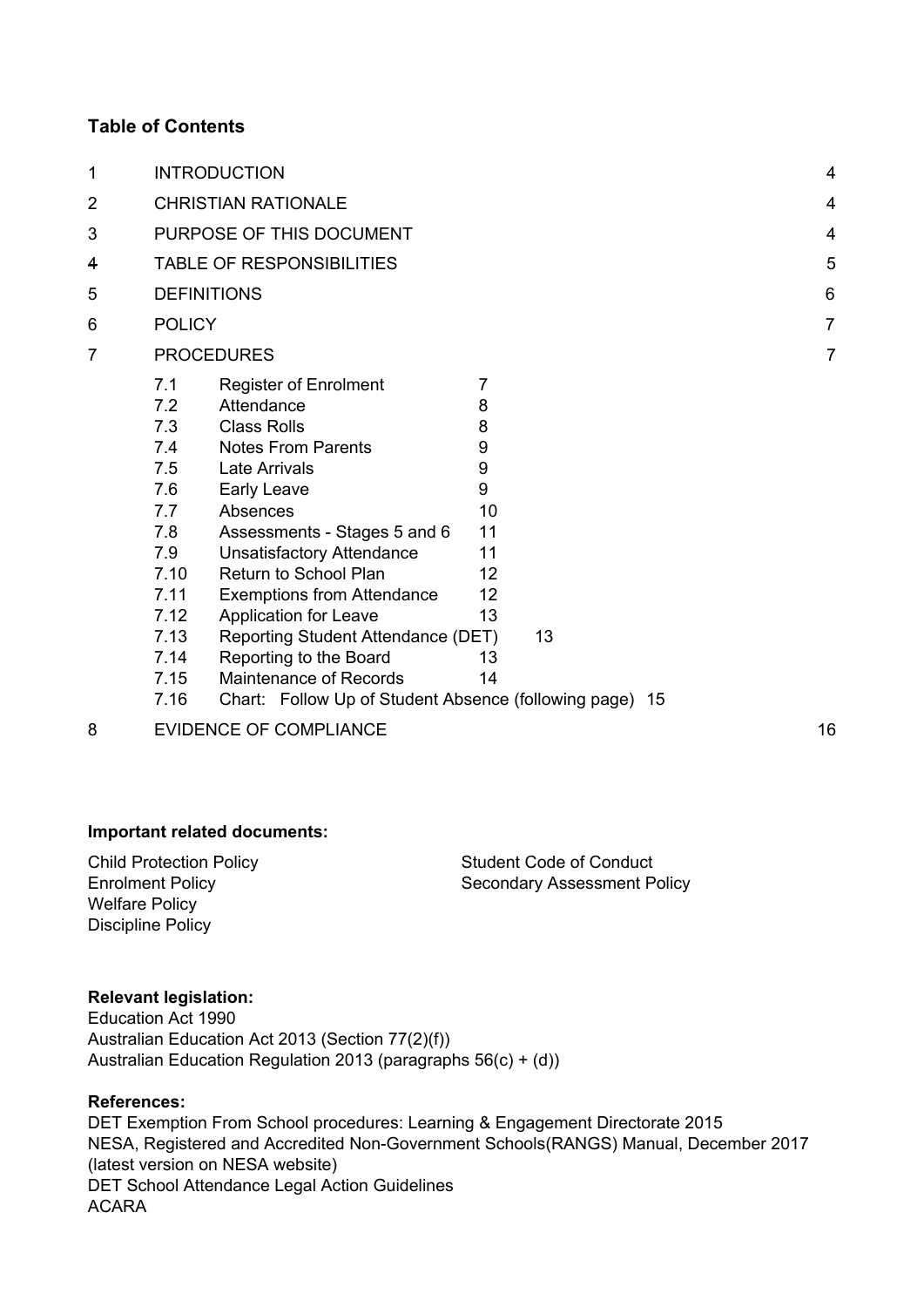### <span id="page-3-0"></span>**1 INTRODUCTION**

The NSW Education Act (1990) (Sections 22 + 24), requires schools to ensure that individual students meet certain attendance standards.

This includes mandatory attendance (Sections 21B, B(2), B(3)) for students between 6 and 17 years of age, on all designated school days, unless exemptions are applicable.

All students must complete Year 10, after which, and until they turn 17, they must be:

- In school, or registered for home schooling; or
- In approved education or training such as TAFE, apprenticeships etc; or
- In full time paid employment (av. 25 hour  $p/w$ ); or
- In a combination of work, education and /or training.

Students in Stage 6 must attend school in order to fulfil course requirements and accreditation for the Higher School Certificate.

Registers of Enrolment, and Daily Attendance, of all students at the school must be maintained. The primary goal of the school's attendance procedures is the well-being and quality education of all students.

### <span id="page-3-1"></span>**2 CHRISTIAN RATIONALE**

Calderwood Christian School exists to partner with parents in educating their children. The school undertakes this role with great respect, understanding that this responsibility and authority also comes from God.

Whilst regular attendance at school is essential to assist students to maximise their potential; the school has a duty of care for students during school hours. The register of attendance is an important tool to ensure the whereabouts and safety of all students enrolled at the school, and to give an account to their parents. It allows the school to pursue its program of complete education, appropriate welfare and discipline for the student, and pastoral care that may extend to the family.

Encouraging regular attendance is a core school responsibility. Procedures for the accurate record of daily attendance, and follow-up of absences, assist the school to fulfill its responsibilities to students and their families, to the state government, and to God.

*Whatever you do, work at it with all your heart, as working for the Lord, not for human masters, since you know that you will receive an inheritance from the Lord as a reward. It is the Lord Christ you are serving.* Colossians 3:23-24

# <span id="page-3-2"></span>**3 PURPOSE OF THIS DOCUMENT**

This document sets out the policy and procedures of Calderwood Christian School to: monitor student attendance; enable the school to exercise its duty of care and pastoral obligations towards students; and fulfil its legal responsibilities.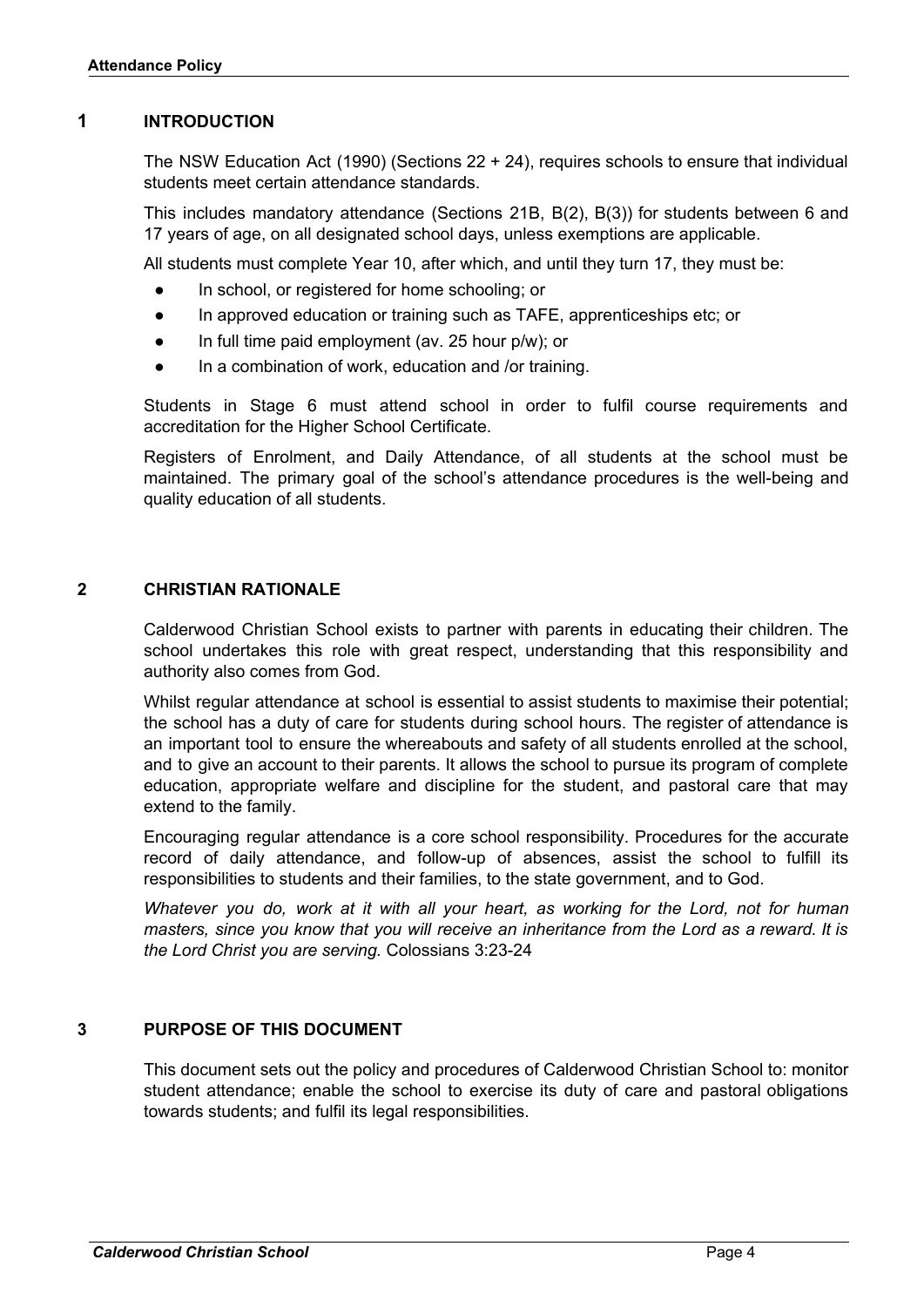# <span id="page-4-0"></span>**4 TABLE OF RESPONSIBILITIES**

| <b>Responsibilities</b>                                                                                                            | <b>Evidence of Compliance</b>                                                         |
|------------------------------------------------------------------------------------------------------------------------------------|---------------------------------------------------------------------------------------|
| <b>Principal</b>                                                                                                                   |                                                                                       |
| Maintain a Register of Enrolments                                                                                                  | <b>SEQTA Records</b>                                                                  |
| Maintain an Attendance Register in a form approved by<br>the Minister, documenting absences; kept available for<br>inspection      | <b>SEQTA Records</b>                                                                  |
| Ensure procedures for a safe environment and pastoral<br>care for students                                                         | Policies - WHS; Welfare; Discipline;<br>Attendance; Child Protection                  |
| Ensure procedures which:                                                                                                           | This document                                                                         |
| - Monitor daily attendance                                                                                                         | SEQTA rolls; notes; Certificates of                                                   |
| - Identify and follow up absences                                                                                                  | Exemption                                                                             |
| - Inform staff; students and parents of attendance<br>requirements                                                                 | Enrolment Pack; parent information nights;<br>newsletters; website                    |
| - Inform school staff of attendance requirements                                                                                   | Staff Handbook; PD week                                                               |
| - Follow procedural fairness guidelines in all<br>circumstances                                                                    |                                                                                       |
| Ensure procedures for exercising the Minister's delegation                                                                         | <b>Student files; SEQTA</b>                                                           |
| under Section 25 of the Education Act to grant leave of<br>absence; and maintain records                                           | Filed copies of Certificates of Exemption;<br>reason for declining leave              |
| Provide clear information to parents/ students regarding<br>attendance requirements + consequences of<br>unsatisfactory attendance | Enrolment agreement; Parent Handbook                                                  |
| <b>Board</b>                                                                                                                       |                                                                                       |
| Review reports and attendance patterns                                                                                             | Board reports                                                                         |
| <b>Business Manager</b>                                                                                                            |                                                                                       |
| Overview of attendance registers; administrative                                                                                   | Class rolls; SEQTA; procedural review;                                                |
| procedures; Staff training                                                                                                         | Staff meetings                                                                        |
| Maintenance of records                                                                                                             | <b>SEQTA/SDS</b>                                                                      |
| <b>Front Office Admin Staff</b>                                                                                                    |                                                                                       |
| Follow up unexplained absences                                                                                                     | <b>Unexplained Absences Letters; Individual</b><br>student reports;                   |
| Report patterns of significant absences                                                                                            | Significant Absences reported to Head of<br>Senior School monthly as required         |
| Consult/ preparation of attendance action plans                                                                                    | Attendance Action Plans with Head of<br>Senor School                                  |
| Maintain rolls & update (SEQTA) records; receive notes +<br>App notifications; communicate to staff                                | Attendance records; notes from parents;<br><b>SEQTA</b><br>__________________________ |
| <b>Heads of School</b>                                                                                                             |                                                                                       |
| Report to DJS of attendance problems/ issues<br>-------------------                                                                | <b>SEQTA Emails</b>                                                                   |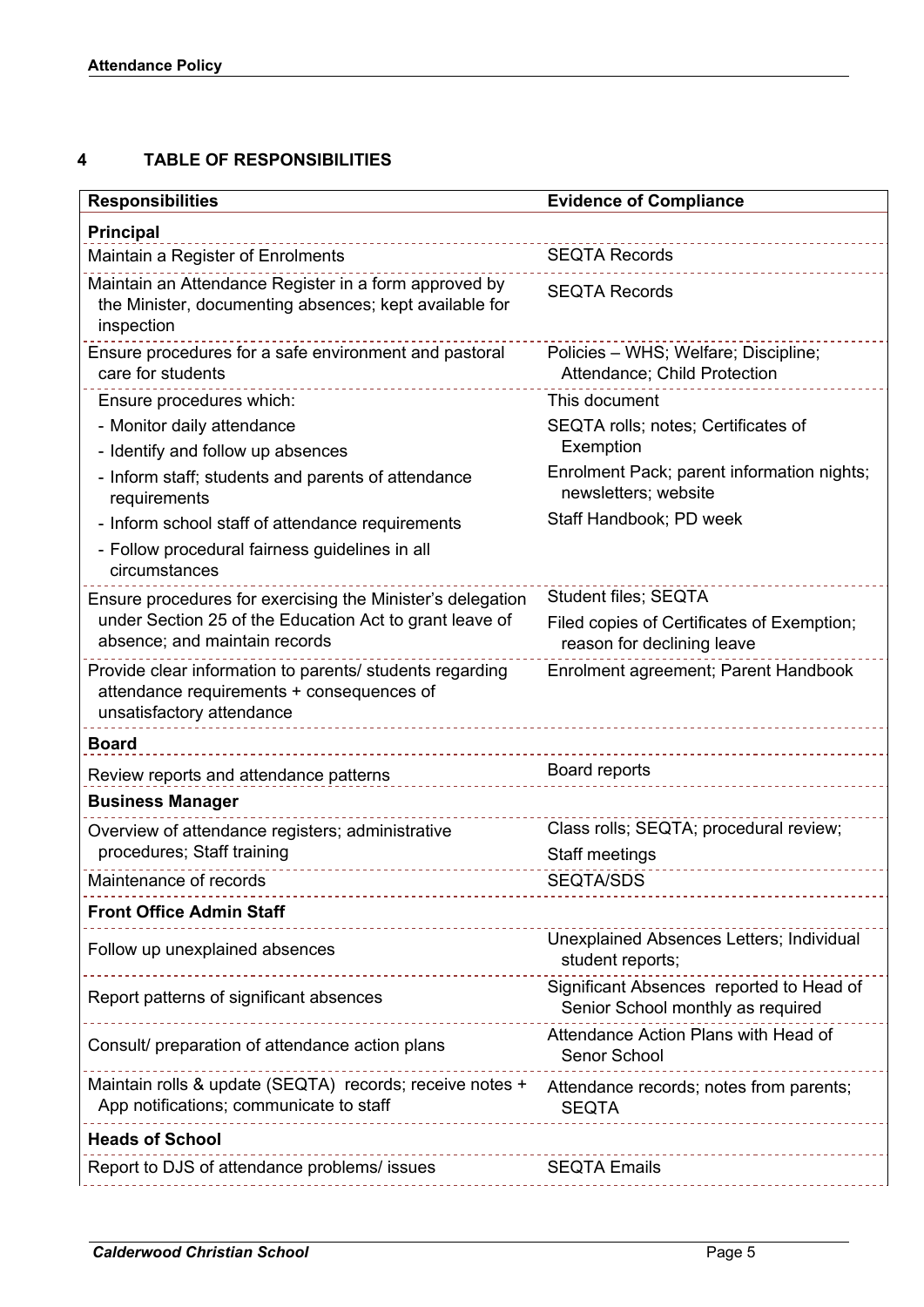| Enforce current procedures; Follow up welfare                              | Seek records (Pastoral Care notes); secure<br>confidential files on server |
|----------------------------------------------------------------------------|----------------------------------------------------------------------------|
| Staff training                                                             | PD Days; staff meetings                                                    |
| <b>Pastoral Care Overseers/Head of Junior School</b>                       |                                                                            |
| Contact parents for student welfare & missed schoolwork                    | Staff emails; SEQTA Message                                                |
| Collaborative Return to School plans                                       | Parent meetings; Return to School Plan;<br><b>RtS Register</b>             |
| <b>Teachers</b>                                                            |                                                                            |
| Daily attendance rolls; Follow up notes                                    | Class rolls; SEQTA                                                         |
| Pastoral care of students                                                  | Teacher records; SEQTA comments                                            |
| Communication with parents re: child's education &<br>well-being           | Parent-teacher meetings; reports; file<br>notes; SEQTA Messages            |
| <b>School Psychologist</b>                                                 |                                                                            |
| Pastoral care of students                                                  | SEQTA and own file notes                                                   |
| <b>Parents</b>                                                             |                                                                            |
| Ensure their school-aged child attends school                              | <b>Enrolment Terms of Agreement</b>                                        |
| Explain absence of child within 7 days                                     | Filed notes; SEQTA                                                         |
| Apply in advance for Certificate of Exemption for any<br>exceptional leave | Website; filed records; SEQTA                                              |
|                                                                            |                                                                            |

# <span id="page-5-0"></span>**5 DEFINITIONS**

**ACARA –** Australian Curriculum, Assessment & Reporting Authority

**DET –** Department of Education & Training

**Parent/s –** any person having the custody or care of a child

**SEQTA -** Learning Management System (SEQTA)

**SDS -** School Database System (Denbeigh)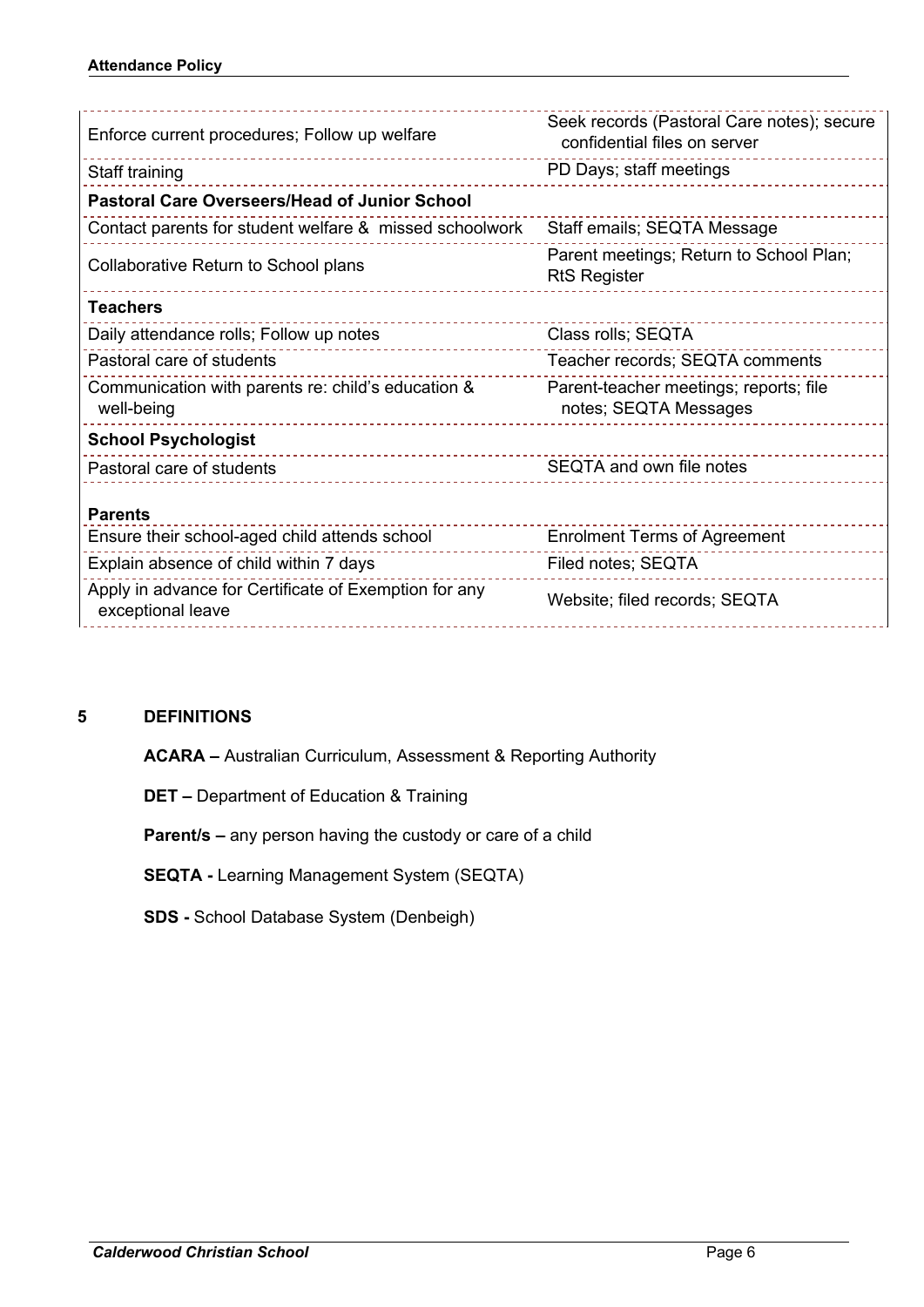#### <span id="page-6-0"></span>**6 POLICY**

The school will:

- (a) Maintain an accurate Register of Enrolment.
- (b) Maintain a Register of Daily Attendance.
- (c) Maintain procedures to record attendance and absences accurately.
- (d) Maintain procedures for the exercise of the Minister's delegation (Section 25 of Education Act 1990) to grant leave.
- (e) Maintain procedures to ensure that students enrolled at Calderwood Christian School attend school as they are able.
- (f) Maintain procedures for a safe environment and pastoral care for students; and for students to be supported in learning and pastoral care in absences.

#### <span id="page-6-1"></span>**7 PROCEDURES**

#### <span id="page-6-2"></span>**7.1 Register of Enrolment**

- (a) The school will maintain a Register of Enrolments (*SEQTA/Denbeigh* Administrative System) that includes for each student:
	- Name, age and address
	- Name and contact telephone number of parent(s)/guardian(s)
	- Date of enrolment and, where appropriate, the date of leaving the school and the student's destination
	- For students older than 6 years of age, previous school or pre-enrolment situation
	- Where the destination school of a student below 17 years of age is unknown, a record that a Department of Education and Training Officer with home-school liaison responsibilities will be notified of the student's name, date of birth, last known address, last date of attendance, parents' names and contact details, indication of possible destination, other applicable information, and any known WHS risks associated with contacting the parents of student
- (b) The Register of Enrolments will be retained for a minimum of 7 years after the last data entry (NESA) before archiving.

SEQTA/Denbeigh system retains records indefinitely and is backed up to a second server on-site; and off-site at regular intervals. (See Enrolment Policy)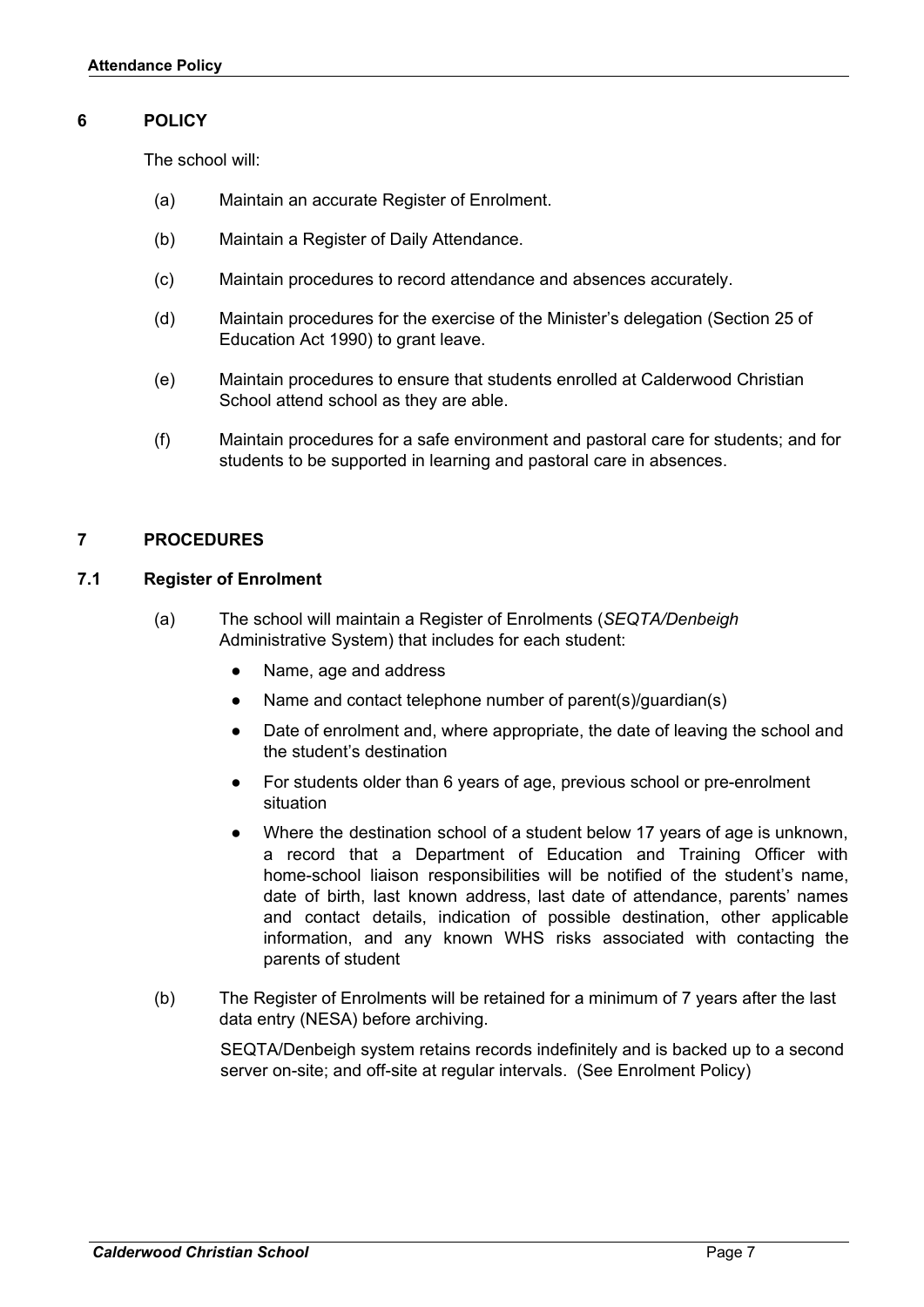#### <span id="page-7-0"></span>**7.2 Attendance**

- (a) The school's requirements and expectations for attendance are communicated to parents and students at enrolment; and reinforced regularly through Parent Information Nights and Parent-Teacher Meetings, other communications.
- (b) The daily attendance/ absence of students will be monitored by a class roll, (hard copy or electronically) indicated in accordance with the NSW Attendance Register Symbols:
	- **Absences**
	- Reason for absence
	- Documentation from parent to substantiate reason for absence, which includes: child's name/ class; date of absence; reason for absence; parent signature
- (c) Information from the class roll, and absence notes, is entered into (SEQTA).
- (d) Attendance will be marked at events such as sport carnivals, excursions and off-site activities, and will be transcribed into rolls.
- (e) Attendance and late arrivals (Kinder Year 12) are recorded on student reports.
- (f) The Principal/Heads of School shall inform Front Office staff of suspensions and expulsions.
- (g) Class rolls and documentation will be retained for 7 years after the last entry was made. Retained on (SEQTA) system indefinitely; backed up to second on-site server; and off-site at regular intervals.
- (h) The Attendance Register must be available for inspection during school hours by a Board inspector or by any authorised person, who may require the principal of the school to furnish a copy of the register or any part of it.
- (i) Attendance is reported each year in the school's Annual Report.

#### <span id="page-7-1"></span>**7.3 Class Rolls**

- (a) Hard copy rolls K Year 12 are identified by class number and teacher's name.
- (b) Rolls are marked throughout the day in class / Pastoral care groups in an electronic form via SEQTA. Present and absences are both indicated on the roll.
- (c) Daily attendance information (absences) is managed and followed up by the Front Office staff via SEQTA using NSW Attendance Register Codes and communication with parents as necessary.
- (d) Hard copy rolls are kept in the Front Office, for emergency situations.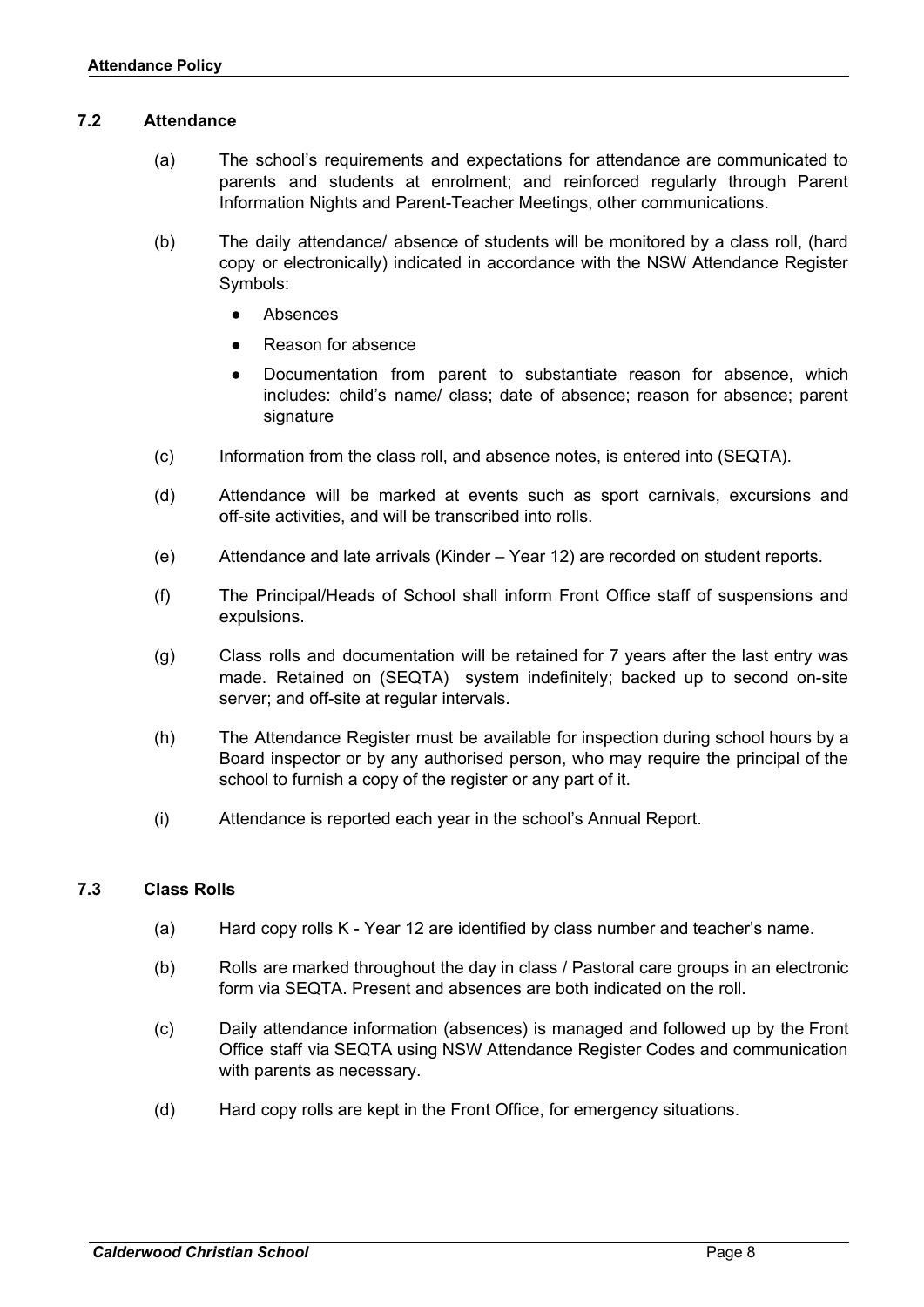#### <span id="page-8-0"></span>**7.4 Notes From Parents**

- (a) Notes may be delivered via email, SEQTA or through a hard copy absence form which is available at the school office. The absence is then recorded as a resolved absence in SEQTA.
- (b) Hard copy notes are filed in the individual student files.
- (c) If a note includes information in addition to the explanation of the student's absence, the Principal will indicate where it should be directed.
- (d) Complaints should be directed to the Office Manager/Principal.
- (e) If the note indicates that an extended leave form is required, it should be stapled & processed using the Application for Exemption from Attendance at School (4.2).
- (f) If a parent informs office staff of anticipated absence other than a medical reason, an Application for Exemption form will be given, emailed or SEQTA messaged. Once the leave has been approved by the Principal, the teachers are informed of the students absence.

#### <span id="page-8-1"></span>**7.5 Late Arrivals**

- (a) Students late to school must report to the Front Office. Front office staff record the time of arrival and the reason for the lateness in SEQTA.
- (b) If the student arrives after 9:30am or later in the day parents must sign a note to indicate a partial day attendance.
- (c) The class roll via SEQTA records, are amended to record the late arrival.

#### <span id="page-8-2"></span>**7.6 Early Leave**

- (a) Students are required to bring a note from a parent to state the reason for early departure from the school, and the time they will be picked up.
- (b) The student takes the note to the Front Office. Administration staff enter the details into SEQTA.
- (c) Students in years K 10 must be picked up by a parent or authorised adult. The identity of unknown people should be checked by Front Office staff.
- (d) Year 11 12 students, with permission from the Head of Senior School, may drive themselves.
- (e) If parents notify the school of another adult picking up their child, the Front Office staff shall either email or send a hard copy message with a student runner to the student's class teacher to inform the student.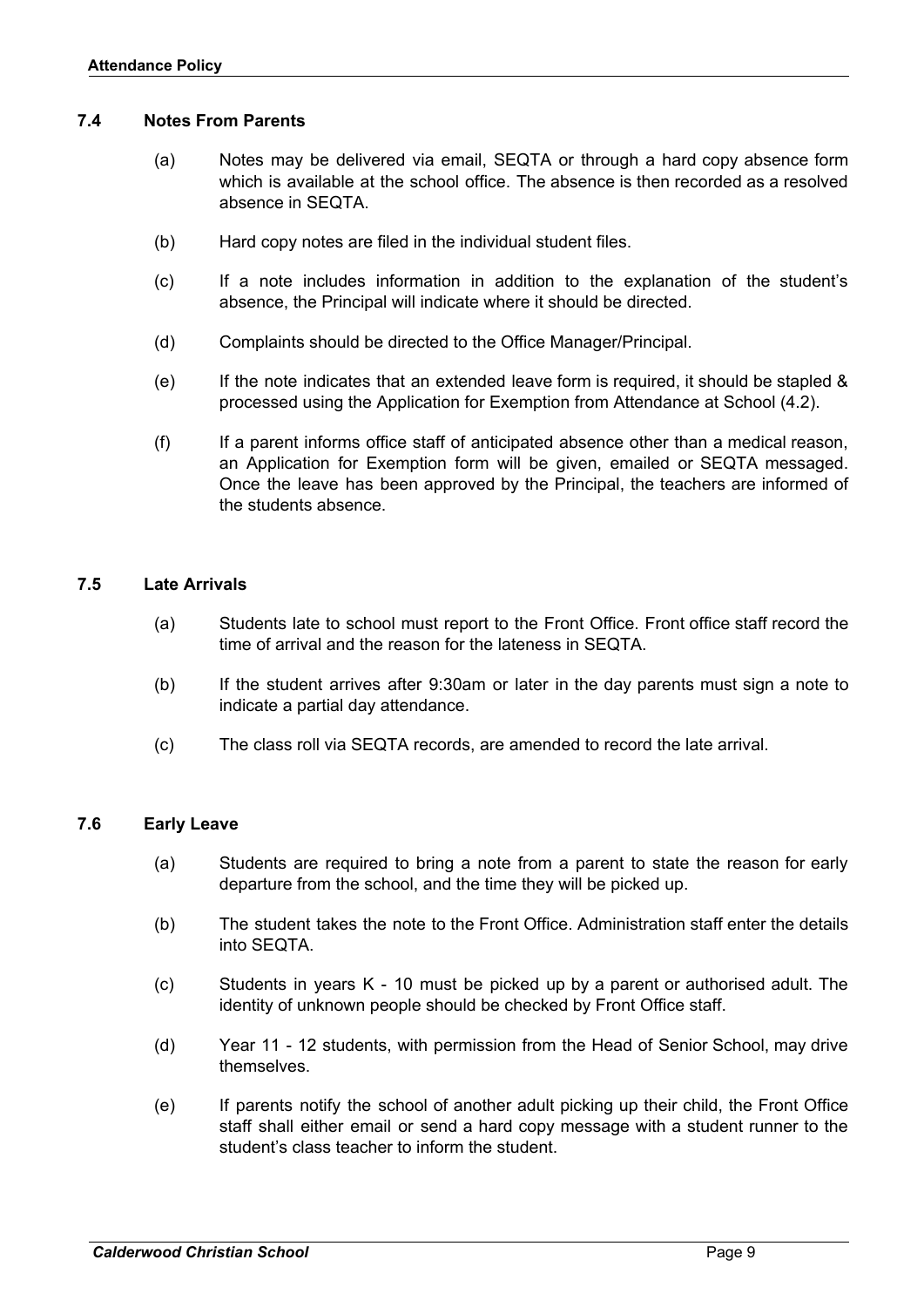(f) If a student appears anxious about the identity of an adult arriving to pick them up, the Front Office staff should ask the child to wait, and inform the Principal or another Executive staff member of the circumstance.

#### <span id="page-9-0"></span>**7.7 Absences**

- (a) All student absences are to be notified in writing, via SEQTA direct message, or an email received by the office staff, even when a parent phones the school to notify of a child's absence.
- (b) Absence due to medical reasons may be reported via:
	- a hand-written note
	- SEQTA message
	- reception email
- (c) Absence due to other reasons must be applied for by parents, using the 'Application for Exemption from Attendance at School' Form (4.2). Forms can be found on the Calderwood Christian School website. It is for absences other than illness, including part-days, or extended leave.
- (d) Front office staff and Pastoral Care staff monitor late arrivals and absences. When patterns emerge, the Front office staff/Heads of School will follow up the reason for the absence or the late arrivals.
- (e) When a note of absence from the parent is returned:
	- the teacher will send it to the office to be entered into SEQTA and filed in the student's file.
	- to the Front Office, office staff will amend the class roll and the SEQTA record and file in the note in the student's file.
- (f) When an absent note from the parent is not returned:
	- For students in K 12, the Front office staff, generate a weekly report of Unresolved Absences (via SEQTA)
	- An electronic record of the unresolved absences is direct messaged to parents/carers via SEQTA.
- (g) A parent/carer may either reply to the direct message relating to the unresolved absence/s or they can provide a handwritten note explaining their child's absence/s. These are entered into SEQTA via Front Office Staff.
- (h) Unresolved absences are followed up by Front Office Staff.
- (i) Notes are filed in student files which are kept in the school office.
- (j) Number of days explained absences and unexplained absences are indicated on student reports.
- (k) If truancy is suspected in cases of unexplained absences, and parents are unable to be contacted, a letter may be sent from the school in an unmarked envelope.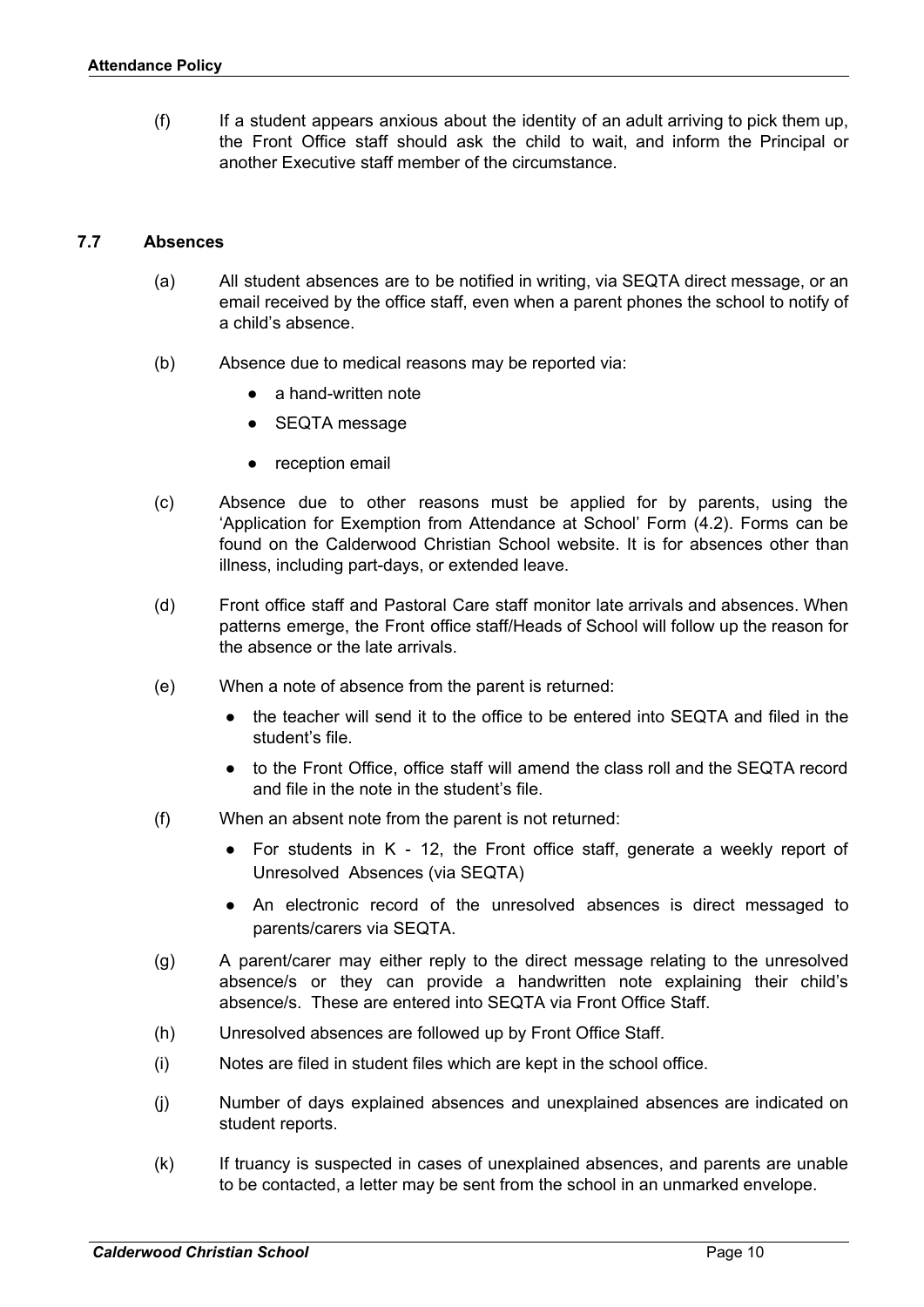(l) Staff should refer any comments or observations about attendance or absences to the Heads of School.

See Chart - Follow Up of Student Absence

#### <span id="page-10-0"></span>**7.8 Assessments - Stage 6**

- (a) Students must submit a completed illness/misadventure form if they are sick on the day of submission.
- (b) A medical certificate must be provided for a student who is absent on the day a formal Assessment Task is to be handed in, unless the Assessment Task has been submitted previously.

#### <span id="page-10-1"></span>**7.9 Unsatisfactory Attendance**

- (a) Unsatisfactory attendance may include frequent absences, or a pattern of lateness or absences, even if notification is provided.
- (b) The Head of Senior School oversees proceedings in cases of unsatisfactory attendance in respect of student welfare/ pastoral care and continuing enrolment issues.

The Director of Pastoral Care/Head of Junior School and teachers follow up absences in respect of pastoral care and missed schoolwork.

The Front Office Staff follows up absences to complete administration requirements; and will notify the Heads of School of a student's pattern of frequent absences.

The School Psychologist may be included in follow-up of welfare issues, and/or the Learning Support Coordinator.

- (c) If a student has a pattern of unexplained absences, or a pattern of unacceptable school or class attendance even with an explanation from parents, the Front Office Staff will notify the Heads of School and their Pastoral Care Coordinator, who will liaise with Pastoral Care teachers.
- (d) Unsatisfactory attendance is noted in SEQTA (Pastoral Care section), and notified to parents. Confidential notes are kept in the Student's file. A meeting will be arranged with the parents and Principal to discuss enrolment options for the student and continuing parent partnership with the school.
- (e) Should a pattern of non-attendance cause staff to have concerns for a student's welfare, they will notify the Principal of their concerns who will follow the Child Protection protocols. (Also: Requirements under the *Keep Them Safe* legislation)
- (f) The school may negotiate a Return to School Plan with Parents to assist the regular attendance of their child/ren at school.
- (g) The school may request assistance from the Director of Pastoral Care/School Psychologist/Learning Support Coordinator to resolve poor school attendance.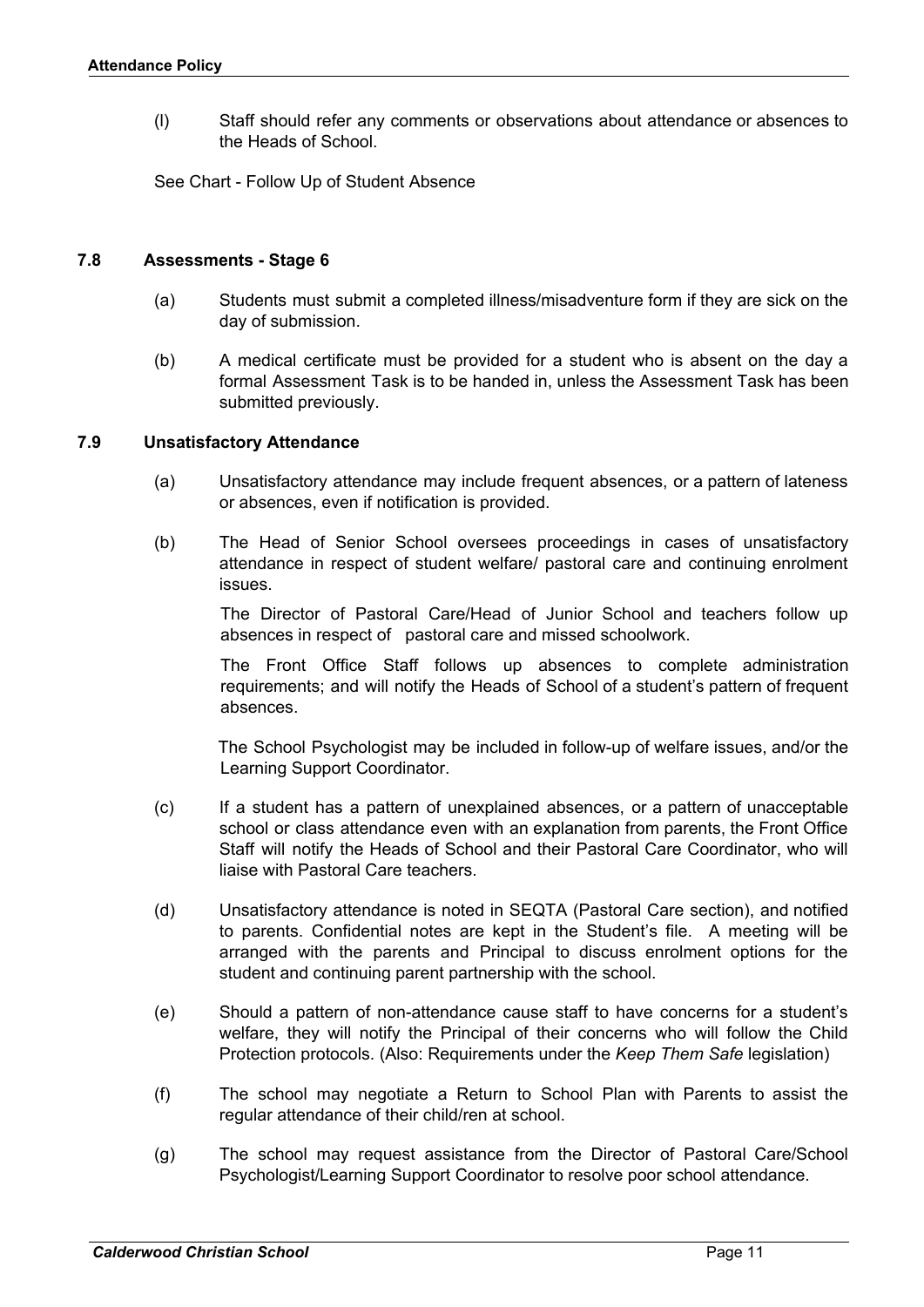(h) Chapter 16A of the Children and Young People (Care and Protection) Act 1998 permits sharing of information concerning the safety, welfare and well-being of children and young people.

#### <span id="page-11-0"></span>**7.10 Return to School Plan**

Following an illness, students are not to return to school prior to the recommendations outlined by the NSW Health eg: gastro

Absenteeism of more than 5 days (10%) of a term may indicate the need for a Return to School plan for a student; an individualised, flexible attendance plan with the aim of returning the student to full attendance. (See Welfare Policy) The goal is to assist all students to attend every day and achieve the appropriate learning outcomes.

- (a) The Director of Pastoral Care/Head of Junior School shall be notified of absences of 5 days or longer. A Return to School plan shall be facilitated in consultation with the parents and child, and any other stakeholders, to provide appropriate learning tasks.
- (b) The Director of Pastoral Care/Head of Junior School / School Psychologist shall maintain a Register of Return to School plans for follow up.
- (c) The Director of Pastoral Care/Learning Support Coordinator/Head of Junior School shall inform Front Office staff of a student commencing a Return to School plan, or pursuing a flexible timetable.
- (d) If there is a risk of RoSA outcomes not being met, the Principal shall be informed.
- (e) In the event of no improvement to attendance, the Principal and Heads of School shall meet with parents to discuss the student's continuing enrolment.
- (f) Where communication with the parents/ guardians fails:
	- i. a formal letter shall be sent asking them to contact the school;
	- ii. if no response within seven (7) days, a letter shall be sent requesting parents/ guardians to make an appointment to discuss the situation with the Principal, including the possibility of Termination of Enrolment if there is no response;
- (g) All meetings and decisions shall be documented.

#### <span id="page-11-1"></span>**7.11 Exemptions from Attendance**

(a) The Principal may grant Exemption from Attendance, or part day exemptions, for up to 100 days in a 12 month period; or an exemption to leave school (Exemption from Enrolment) following the completion of Year 9 to undertake an apprenticeship or traineeship.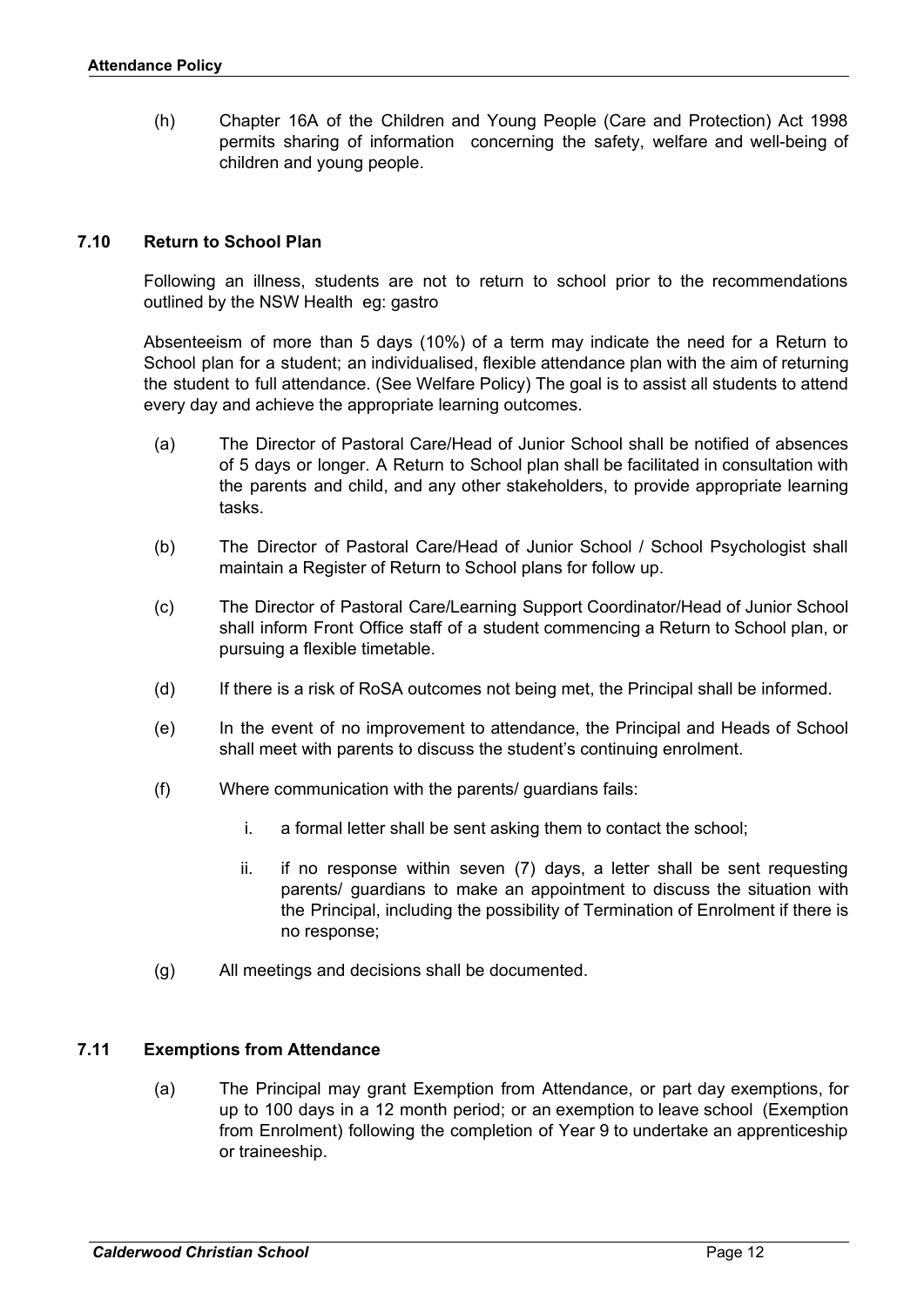- (b) The process for considering an application for exemption is:
	- Parent submits completed applications for 'Exemption from Attendance' form to the Principal
	- Principal reviews the application against the criteria in the DET guidelines
	- Certificate of Exemption created by office staff (if the application is supported), and the original certificate is emailed to parent/carer.
	- Copy of the application and certificate is kept on the student's file
	- Teachers are notified of the student's absence, so that work can be given while they are absent from school if necessary.
- (c) Should the approval not be granted, notice will be given in writing in time for the parent to appeal the decision in writing and/ or in person according to the principles of procedural fairness which are followed in all similar matters.

#### <span id="page-12-0"></span>**7.12 Application for Leave**

Families are encouraged to holiday or travel during school vacations. Holidays taken by students outside of school vacation periods are indicated as absences.

- (a) Families must complete an Application for Exemption from Attendance within school terms. (Form 4.2)
- (b) If the Principal grants leave, the code 'Approved Leave' is marked in the roll. If a certificate is not issued, 'unresolved absence' is recorded on the roll, in SEQTA.

#### <span id="page-12-1"></span>**7.13 Reporting Student Attendance**

Schools are required to report enrolment and attendance data for Semester 1 and Term 3

Student attendance data will have to be collected and reported according to the annual standards outlined by ACARA.

Assistance for non-government schools is found in the SSP Student Attendance (STATS) Collection guidelines.

#### <span id="page-12-2"></span>**7.14 Reporting to the Board**

The Board are provided with an enrolment report at each Board meeting.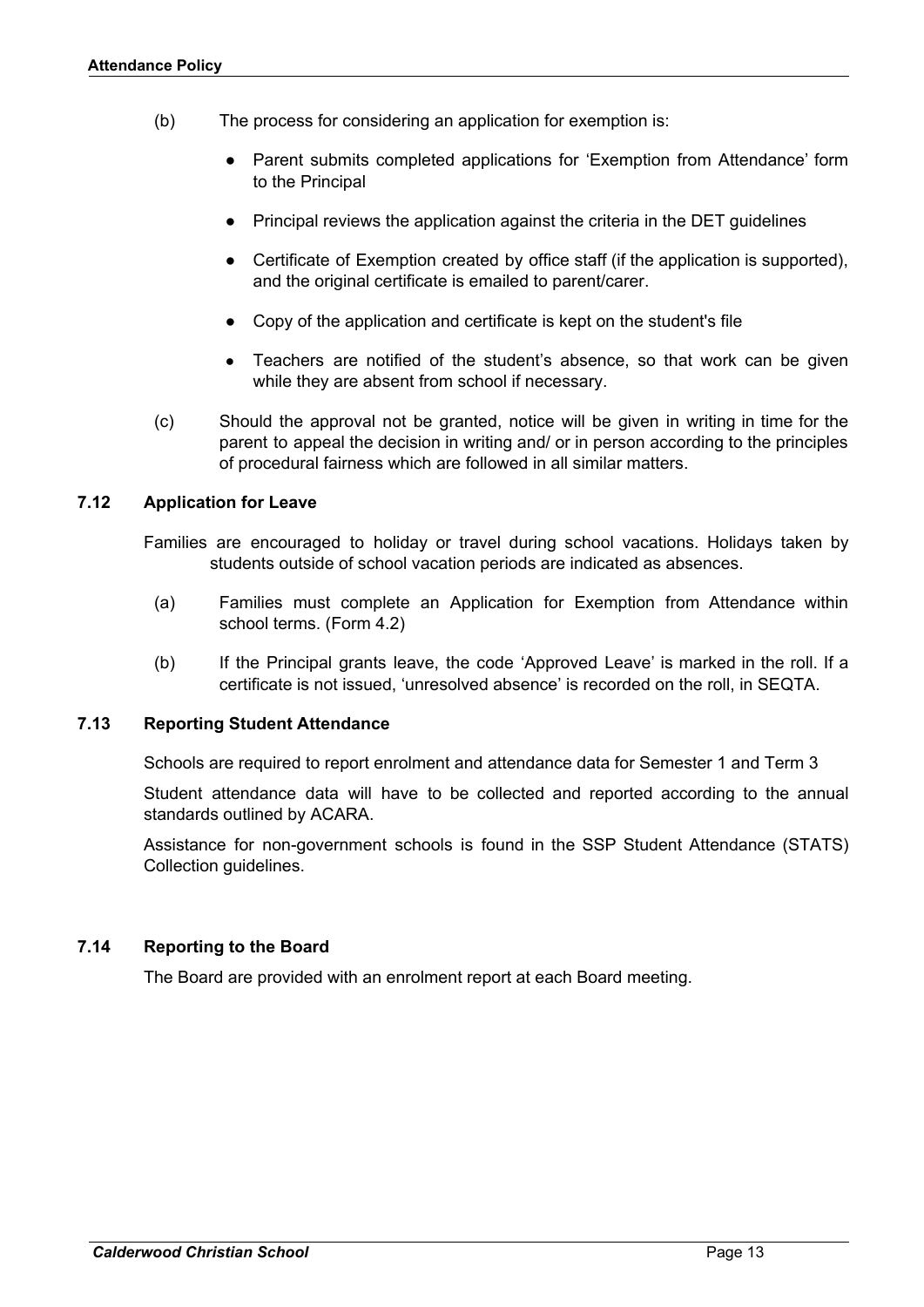## <span id="page-13-0"></span>**7.15 Maintenance of Records**

**School Attendance Record requirements:**

| <b>Document</b>                                                                 | <b>Retention Period</b>                                                              |
|---------------------------------------------------------------------------------|--------------------------------------------------------------------------------------|
| <b>Enrolment Register</b>                                                       | Retain permanently (min. 5y before<br>archiving)                                     |
|                                                                                 | (SEQTA)) automatically retains records<br>permanently.                               |
| Attendance Register (Roll) - Manual or<br>Electronic                            | Retain for a minimum period of seven (7)<br>years after the last entry was made.     |
|                                                                                 | Store the registers (rolls) in a secure store<br>for the specified timeframe.        |
| Notes and records of verbal explanations<br>of absence from parents             | Retain for seven (7) calendar years.                                                 |
| Records for Certificates of Exemption from<br><b>Attendance and Enrolment</b>   | Retain for seven (7) calendar years.                                                 |
| The student's record card detailing the<br>number of absences each year         | Retain for seven (7) calendar years after<br>the student has left.                   |
| In the case where a student has an<br>accident necessitating an accident report | All attendance records should be retained<br>until the year student is 25 years old. |
| Return to School plans & documented<br>meetings                                 | Retain until the year student is 25 years<br>old.                                    |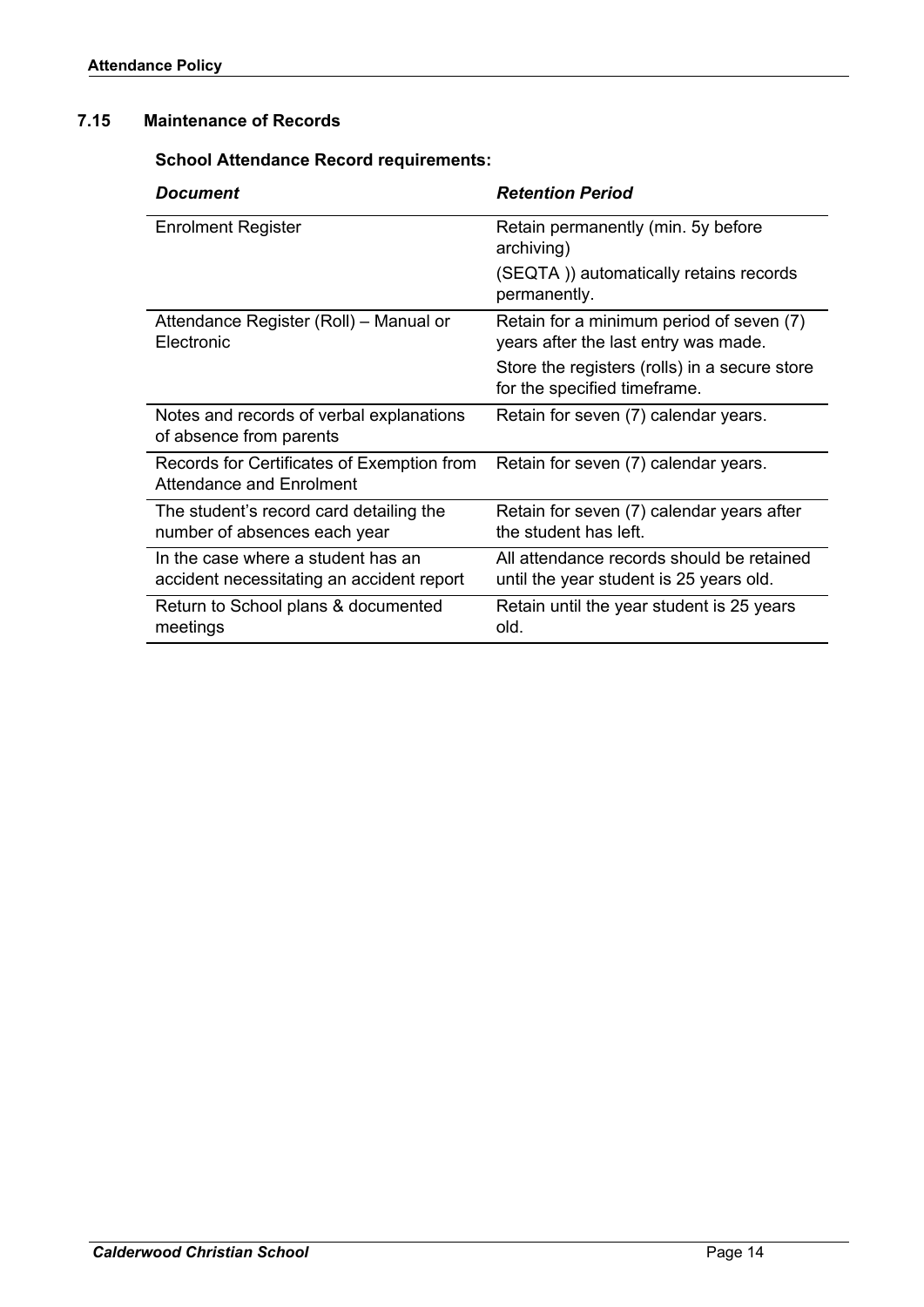# <span id="page-14-0"></span>**7.16 Chart: Follow Up of Student Absence**

Chart: Follow up of Student Absences